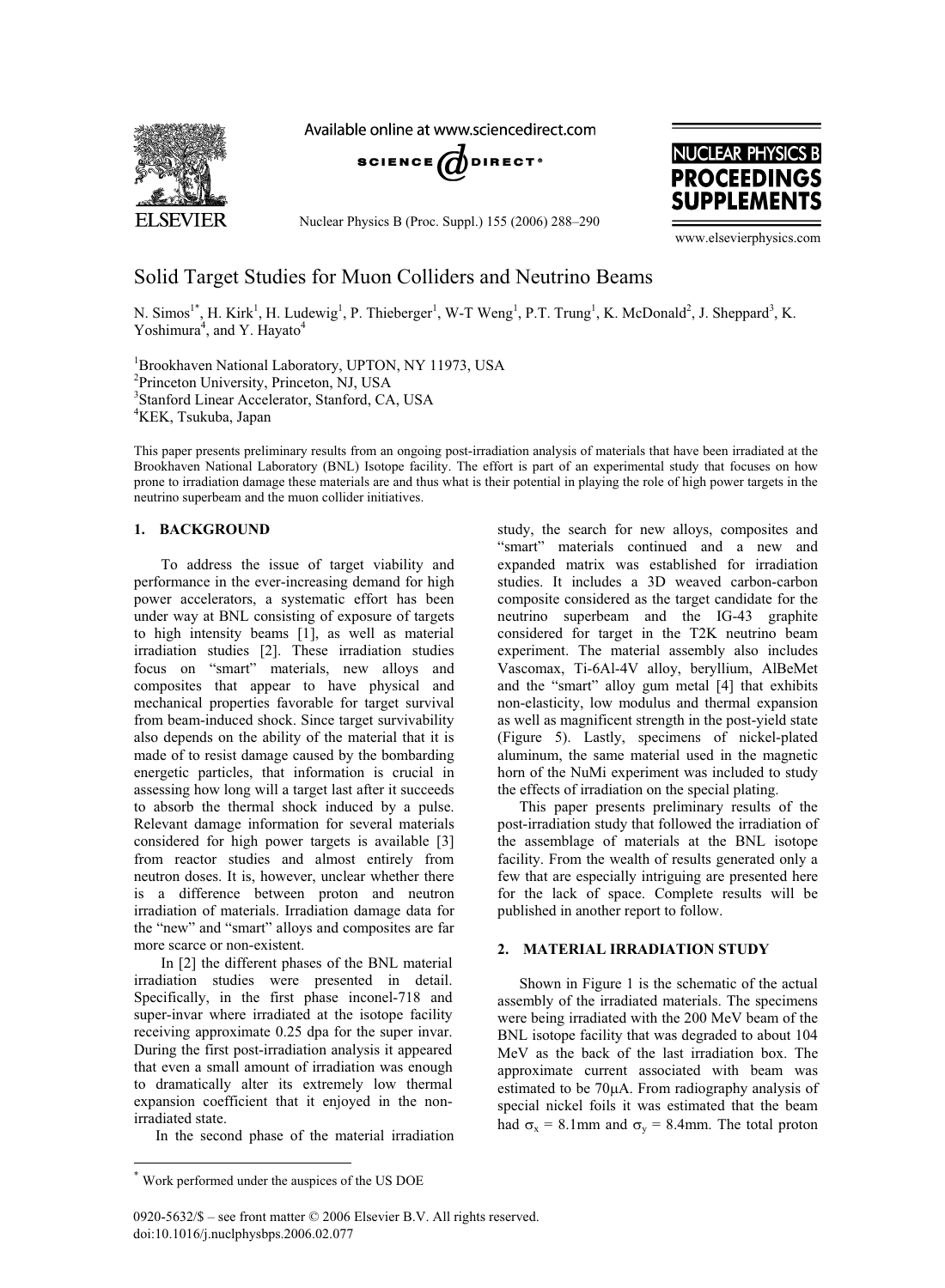flux incident on the targets was approximately 3.7x  $10^{20}$ 

An irradiation damage analysis based on damage cross sections for the materials involved using the MCNPX Monte Carlo Code [5] revealed that most of the damage, expressed in Displacements-per-Atom (dpa), was from the incident protons. The contribution of neutrons to the damage was minimal. The heavier materials, such as Vascomax, Ti-6Al-4V and "gum" metal, experienced irradiation damage of the order of 0.27 dpa (protons and neutrons combined). The carbon-carbon composite and graphite received irradiation damage of 0.012 dpa. While the damage value for graphite and CC composite appear small, it has been shown that even at this level of irradiation damage, key properties of graphite change dramatically. Further, mechanical properties for metallic materials, such as those in this study, experience the largest change at irradiation levels of 0.0 dpa to 0.25 dpa.



**Figure 1**: Specimen layout in the irradiation boxes used the BNL Phase II irradiation.



Proton Beam Footprint (1σ)

**Figure 2**: Specimen arrangement in one of the layers in the irradiation assembly.

The post-irradiation analysis in the BNL hot cell facilities, consisting of thermal expansion measurements using a sensitive dilatometer and tensile testing using a remotely operated mechanical testing machine, revealed the following regarding material response to irradiation: The CC composite shown in Figure 3 in its non-irradiated state exhibits negative thermal expansion. Irradiation dramatically changes that (as shown by the red trace). However, with repeated thermal cycles, the damage is annealed and slowly the material gets back to its original state. This interesting "annealing" behavior prompted the re-examination of the super-invar that was tested during phase-I and abandoned because of the dramatic effects of irradiation on its thermal expansion coefficient. What was revealed from the subsequent thermal cycling, was that super-invar also experiences annealing while reclaiming of its original thermal expansion properties. Complete recovery occurs, as seen in Figure 4, when the thermal cycling crosses the "threshold" value of  $600^{\rm o}$  C.



**Figure 3**: Thermal expansion behavior/annealing of irradiated CC composite.



**Figure 4.** Thermal expansion and annealing threshold of irradiated super-invar.

Figure 5 depicts the superb properties of "gum" metal especially those of the 90% cold-worked material and in particular the high ductility that it exhibits.